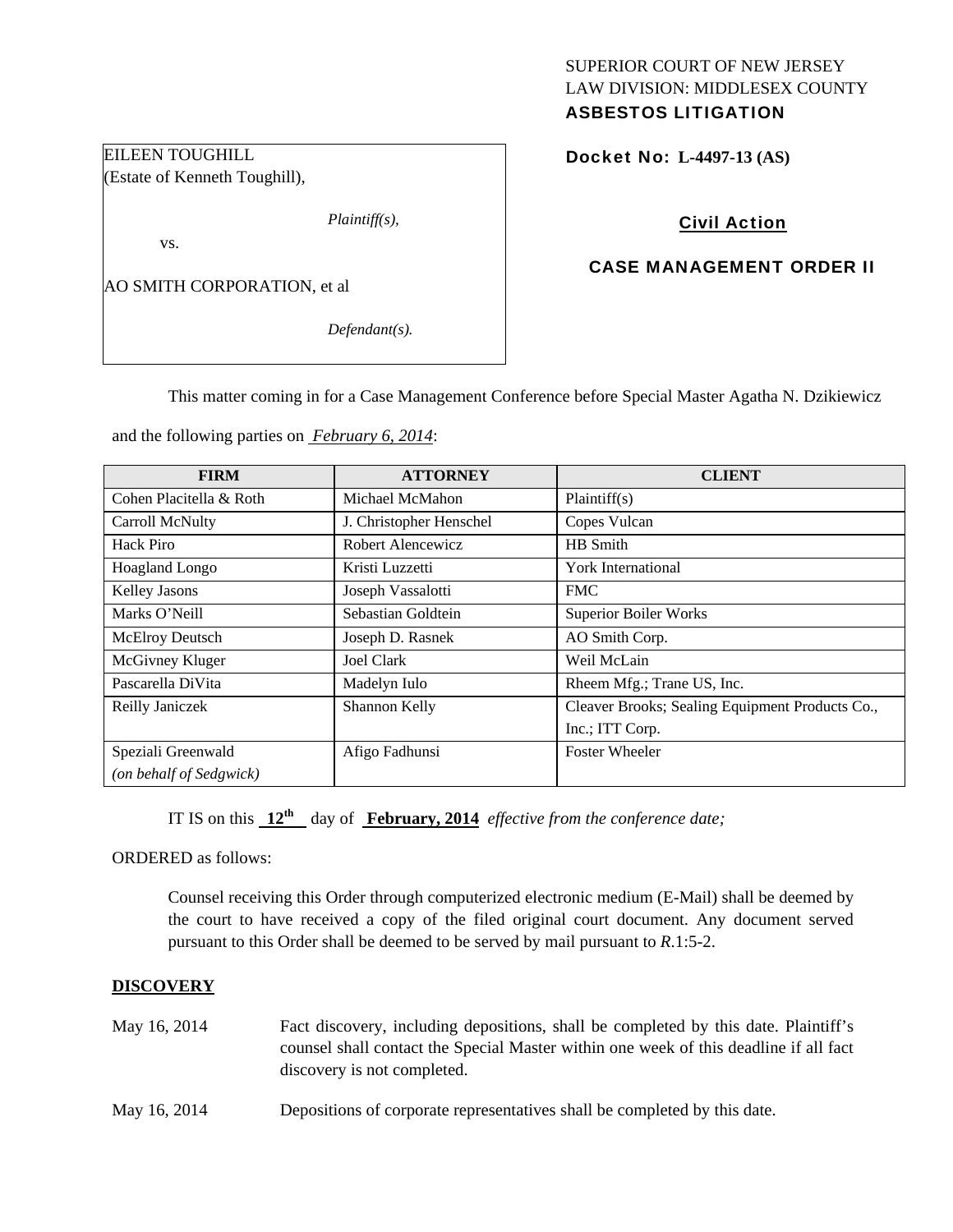#### **EARLY SETTLEMENT**

- June 6, 2014 Settlement demands shall be served on all counsel and the Special Master by this date.
- August 7, 2014 The settlement conference previously scheduled on this date is **CANCELLED**.

#### **SUMMARY JUDGMENT MOTION PRACTICE**

- June 13, 2014 Summary judgment motions limited to product identification issues shall be filed no later than this date.
- July 11, 2014 Last return date for product identification summary judgment motions.

#### **MEDICAL DEFENSE**

| June 16, 2014   | Plaintiff shall serve additional medical expert reports by this date.                                    |
|-----------------|----------------------------------------------------------------------------------------------------------|
| June 16, 2014   | Plaintiff is to arrange for the transfer of pathology specimens and x-rays, if any, by<br>this date.     |
| August 22, 2014 | Defendants shall identify its medical experts and serve medical expert reports, if<br>any, by this date. |

#### **LIABILITY EXPERT REPORTS**

June 6, 2014 Plaintiff shall identify its liability experts and serve liability expert reports or a certified expert statement by this date or waive any opportunity to rely on liability expert testimony.

August 22, 2014 Defendants shall identify its liability experts and serve liability expert reports, if any, by this date or waive any opportunity to rely on liability expert testimony.

#### **ECONOMIST EXPERT REPORTS**

June 6, 2014 Plaintiff shall identify its expert economists and serve expert economist report(s), if any, by this date or waive any opportunity to rely on economic expert testimony.

August 22, 2014 Defendants shall identify its expert economists and serve expert economist report(s), if any, by this date or waive any opportunity to rely on economic expert testimony.

#### **EXPERT DEPOSITIONS**

September 12, 2014 Expert depositions shall be completed by this date. To the extent that plaintiff and defendant generic experts have been deposed before, the parties seeking that deposition in this case must file an application before the Special Master and demonstrate the necessity for that deposition. To the extent possible, documents requested in a deposition notice directed to an expert shall be produced three days in advance of the expert deposition. The expert shall not be required to produce documents that are readily accessible in the public domain.

\_\_\_\_\_\_\_\_\_\_\_\_\_\_\_\_\_\_\_\_\_\_\_\_\_\_\_\_\_\_\_\_\_\_\_\_\_\_\_\_\_\_\_\_\_\_\_\_\_\_\_\_\_\_\_\_\_\_\_\_\_\_\_\_\_\_\_\_\_\_\_\_\_\_\_\_\_\_\_\_\_\_\_\_\_\_\_\_\_\_\_\_\_\_\_\_\_\_\_\_\_\_\_\_\_\_\_\_\_\_